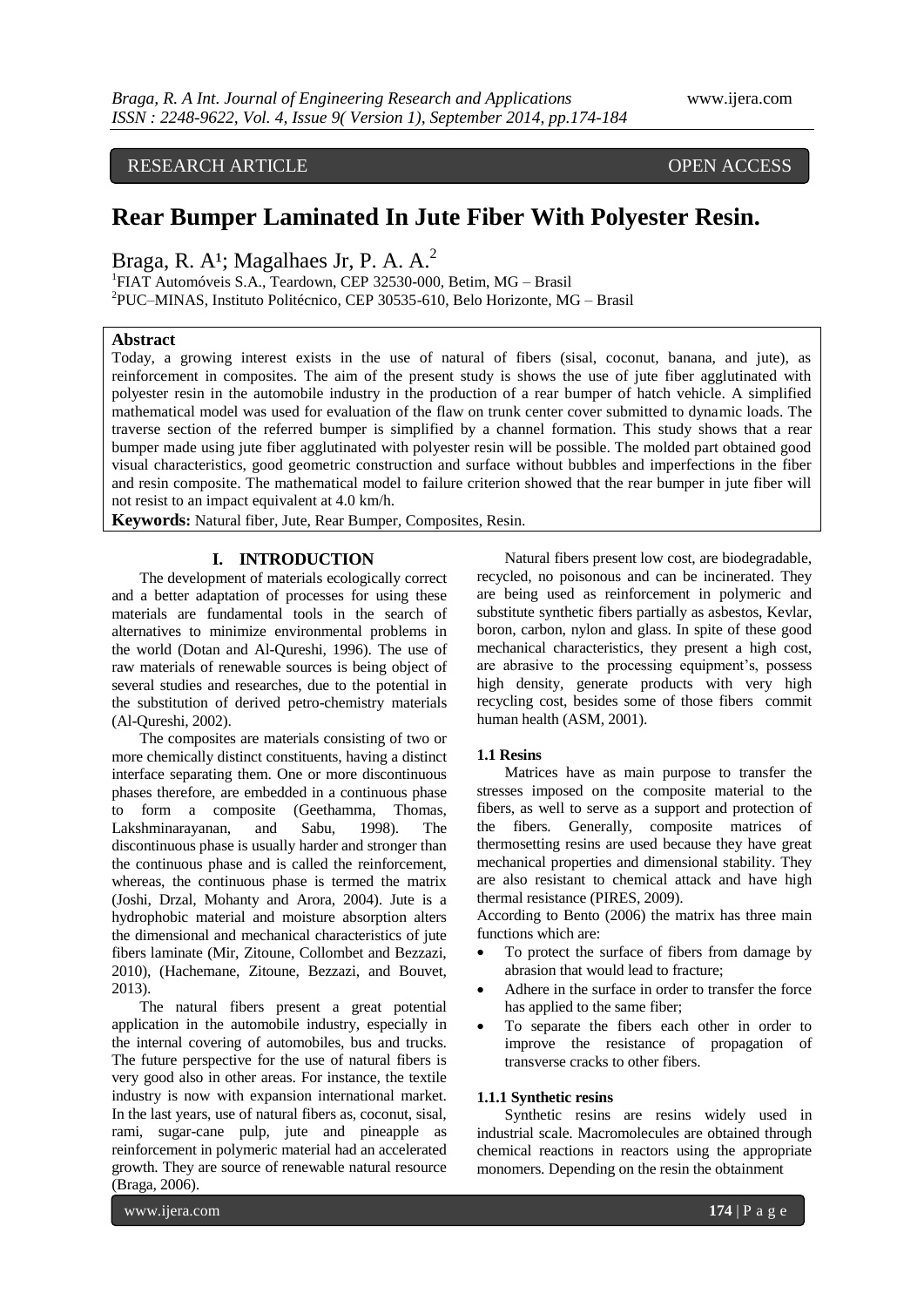appea occurs through of addition or condensation reactions. The best known synthetic resins are alkyd, vinyl, acrylic, polyurethane, phenolic, epoxy, amino, among others (Anon, 1997).

#### **1.1.2 Natural resins**

Resins are obtained in nature, the origin of plants, called biodegradable. These can be in a state fossil. Fossilized are extracted directly from the basement, and the recent direct from the plant. These natural resins are complex organic structures that can be found of phenolic derivatives, alcohols, esters, essential oils. Can be classified as low-acid, high acidity, shellac, gum elemi, as well as its physical and chemical characteristics. There are also animal origin resins such as the resin known as Shellac, which is exudation of an insect. (ASM, 2001).

Biodegradable break down into its simplest components by the activity of microorganisms on contact with soil, with moisture, the air and the sunlight, unlike what happens with the petrochemical resins, which remain long without modification. For a biodegradable plastic is considered, it must degrade within a period not exceeding 180 days, according to international standards.

The biodegradation process occurs under certain conditions when the micro environment fragment and use the materials as a food source. This process can take place in different environments, means, for example, soil, compost areas of water treatment plant, marine, etc. This process converts carbon energy for maintaining life. Biodegradation involves two steps.

- Long polymer chains are broken at carbon-carbon bond. Depending on the polymer, this process can be triggered by heat, moisture, microbial enzymes or certain environmental conditions. This process is called degradation, and you can observe it because the plastic becomes very resistant and therefore easily fragmented.
- The short carbon chains pass through the cell membrane of microorganisms and are used as a food source. This biodegradation is, that is, the carbon chains are used as a source of food and are converted into water, biomass, carbon dioxide or methane (depending on whether the process conditions occurring in aerobic or anaerobic conditions).

# **1.2 Fibers**

There are some different ways to classify the fibers. The first distinction that can be made is between synthetic and natural fibers. Then, the natural fibers are divided into plants, animals and minerals. Finally, the vegetable fibers are separated according to their origin in plant fibers, seeds, fruit, stem, leaf, stem and cane. Examples of each type of fiber are also shown (Fig. 01) (Mohanty, 2002).



**Figure 01:** Classification of fiber and some examples.

The physical properties of some natural fibers is showed in Table 01. (Sathishkumar, 2013).

| Density           | Diameter          |
|-------------------|-------------------|
|                   | $(\mu m)$         |
| 1.20              | 126-344           |
| $0.91, 0.6 - 1.1$ | 240-330           |
| 1.35              | $60 - 8050 - 250$ |
| 1.40              | 170               |
| $1.3 - 1.46$      | $40 - 350$        |
| 1.40              |                   |
| 1.50              | 50                |
| 1.45              | $50 - 300$        |
|                   | $(g/cm^3)$        |

**Table 01**: Physical properties of some natural fibers.

Natural fibers consisted of cellulose micro-fibrils in an amorphous matrix of lignin and hemicellulose. The lignocellulose cell wall can be considered as naturally occurring composites structure of spirally oriented various chemical composites. Chemical compositions such as cellulose, hemicellulose, lignin, wax, ash, pectin, and moisture content vary with various natural fibers. The place of the plant growth, plant growth rate, and plant tissue determine the percentage of chemical compositions in fiber. The chemical composition of some natural fibers is reported in Table 02. (Sathishkumar, 2013).

| Fiber name    | Cellulose                                      | Lignin      | Hemi<br>cellulose | Pectin         | Wax            | Moisture      | Ash       | Microfibrill<br>ar angle |
|---------------|------------------------------------------------|-------------|-------------------|----------------|----------------|---------------|-----------|--------------------------|
|               | (%)                                            | (%)         | (%)               | (%)            | $(% )^{(1,1)}$ | (%)           | (%)       | (%)                      |
| Agave         | 68.42                                          | 4.85        | 4.85              |                | 0.26           | 7.69          |           |                          |
| <b>Bamboo</b> | $26 - 43$                                      | $1 - 31$    | 30                |                |                | 9.16          |           |                          |
| Banana        | 83                                             | 5           | $\overline{a}$    |                |                | 10.71         |           | $11 - 12$                |
| Curaua        | 73.6                                           | 7.5         | 9.9               | $\overline{a}$ |                |               |           |                          |
| Jute          | $61 - 71.5$                                    | $11.8 - 13$ | $17.9 - 22.4$     | 0.2            | 0.5            | $12.5 - 13.7$ | $0.5 - 2$ | 8                        |
| Piassava      | 28.6                                           | 45          | 25.8              |                |                |               |           |                          |
| Ramie         | $68.6 - 91$                                    | $0.6 - 0.7$ | $5 - 16.7$        | 1.9            |                |               |           | $69 - 83$                |
| Sisal         | 78                                             | 8           | 10                |                |                | 11            |           | $20 - 25$                |
|               | Table 02. Chamical composition of some natural |             |                   |                |                |               |           |                          |

**Table 02**: Chemical composition of some natural fibers.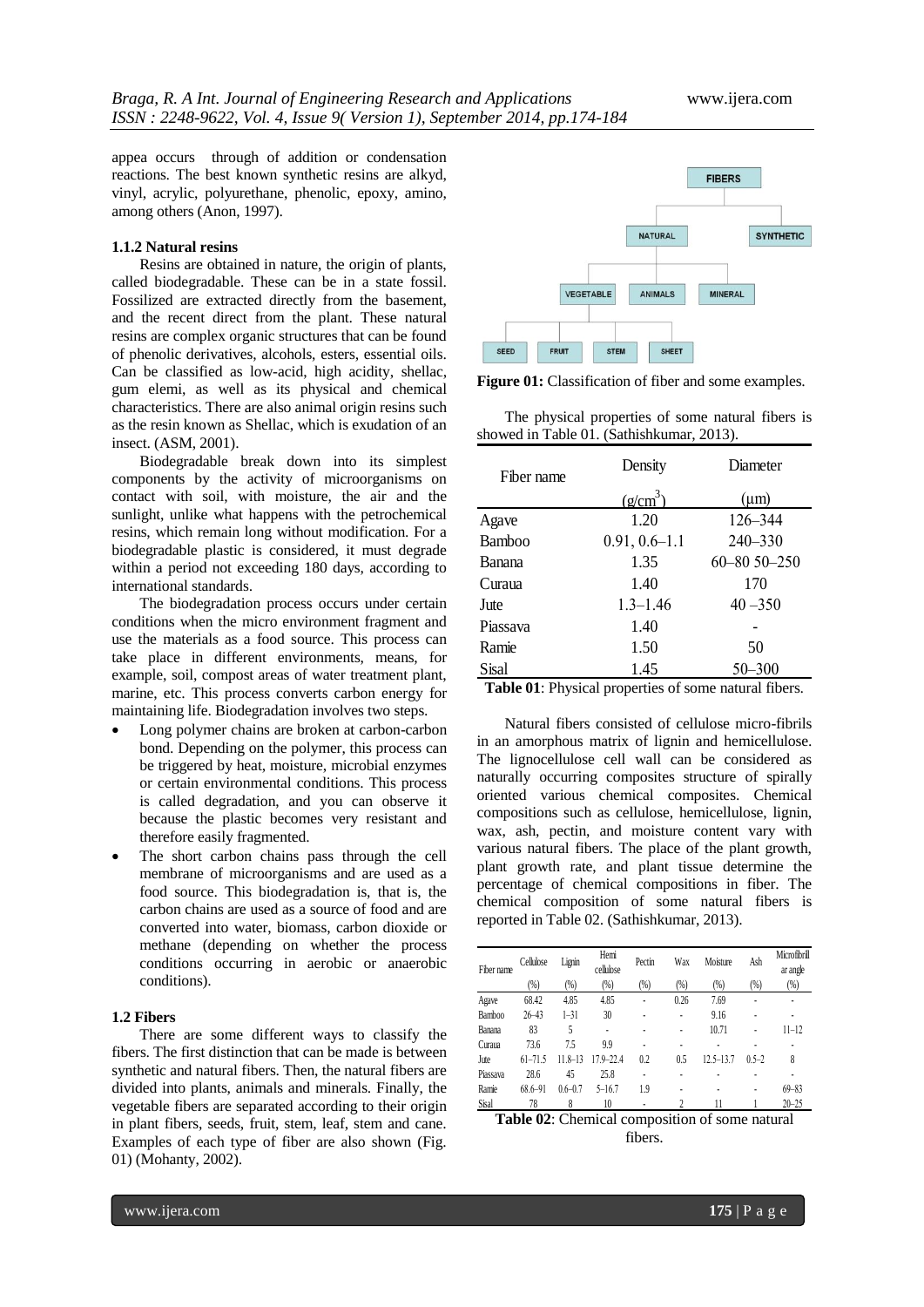#### **1.2.1. Synthetic fibers**

Synthetic fibers are fibers derived from synthetic polymers: polyamide (nylon), polyvinyl derivatives, polyolefin and polyurethane. Other polymeters with industrial interest are the synthetic fibers such as nylon, used in fishing net, used as yarn in the textile industry. It is mainly used to make clothing and other materials like bed sheets, pillows, scarves and more (Bento, 2006).

# **1.2.2. Natural fibers**

Natural fibers, as shown in Figure 01, are subdivided into vegetables (cotton, coconut, flax, jute, ramie, hemp, sisal, pineapple, rice, bamboo), animals (wool and silk) and minerals (asbestos). Natural fibers are elongated structures of hollow cross section and rounded, are distributed over the entire plant can be classified according to anatomic origin as fiber stem, leaf fibers, fiber and wood fiber surface. Fibers occur in the stem phloem which lies on the inner bark of the stem, for example, the fibers of jute, ramie, flax, cotton, and palm fiber. The leaf fibers are extracted from the leaves of plants, we cite the sisal, pineapple, banana and palm. The wood fibers are obtained as in the case of the wood fibers of bamboo and fiber of sugar cane bagasse. The surface fibers form a protective layer of stems, leaves, fruits and seeds of plants such as fibers coconut and cotton fibers (Fagury, 2005).

The main advantages of natural fibers over traditional synthetic fibers are:

Abundant, low cost, low density, good specific properties, easy availability and handling, non-toxic, low abrasion equipment and molds, absorbing carbon dioxide through environment, biodegradability, renewable, low power consumption for production and mainly stimulate employment in rural areas.

Moreover, they also have disadvantages that hinder its application in many situations and environments, for example:

Low processing temperatures, marked variability in the mechanical properties, low dimensional stability, high sensitivity to environmental effects such as humidity, temperature variation, Suffer significant influences relating to soil, have cross sections of complex and non-uniform geometry and have modest mechanical properties over traditional structural materials. (Neto, 2006)

Although the mechanical properties of natural fibers are far below those of synthetic fibers, their density is approximately half of fiberglass, for example. (Silva, 2003).

#### **1.2.2.1 Sisal fiber**

Originally from Mexico, the "*Agave Sisalana Perrine*" is a plant used for commercial purposes. Sisal is grown in semi-arid regions. In Brazil, the major producers are the states of Paraíba and Bahia, in the

latter, especially in the sisal region where is located the largest major producer of sisal and industrial world. The most widely cultivated species is "*Agave Sisalana Perrine*" and the average life cycle of the common sisal is 8 years, and at the end of the plant comes into bloom and die without fruit, and sisal hybrid fruits. (Ford Brazil, 2014).

# **1.2.2.2. Jute fiber**

Originating in India, "*Corchorus capsularis*" or jute is a tough plant fiber similar to the string, an entirely ecological. From the family of tiliace, your plant, a woody herb, can reach height of 3 to 4 meters and its stalk thickness of about 20 mm, growing in humid and tropical (Fagury, 2005).

#### **1.3 Mecanical properties**

The mechanical properties of natural fibers such as tensile strength, modulus, and elongation at breaks have been determined after measuring the crosssectional area and diameter of fiber. The sisal fibers were cut into four different gauge lengths for measuring the tensile properties with a 250N load cell. The test was conducted in displacement control at a rate of 0.1 mm/min. The mechanical properties of some natural fibers is reported in Table 03. (Sathishkumar, 2013).

| Fiber name    | Gauge length |         | Tensile strength Tensile modulus | <b>Elongation</b> at<br>break |
|---------------|--------------|---------|----------------------------------|-------------------------------|
|               | (mm)         | (MPa)   | (GPa)                            | (%)                           |
| <b>Bamboo</b> | 100          | 503     | 35.91                            | 1.40                          |
| Banana        | 150          | 600     | 17.85                            | 3.36                          |
| Curaua        | 10           | 158-729 |                                  | 5                             |
| Jute          | 60           | 393-773 | $10 - 30$                        | $1.5 - 1.8$                   |
| Piassava      |              | 134-143 | 1.07-4.59                        | $21.9 - 7.8$                  |
| Ramie         |              | 220-938 | $44 - 128$                       | $2 - 3.8$                     |
| Sisal         | 50           | 530-640 | $9.4 - 22$                       | $3 - 7$                       |

**Table 03**: The mechanical properties of some natural fibers.

# **II. METHODS**

The natural jute fiber and the polyester resin were used tree layers of fiber composites are formed by stacking several thin layers of fibers impregnated with polymeric resin, also called slides.

Natural fibers like jute, sisal, hemp, flax, and ramie have mechanical properties better in many respects than PP or polyester. Natural fiber like jute is also known to have good adhesion with bitumen as evident from the widespread application of bituminized jute fabric. It is also relatively inexpensive and available abundantly in Brazil, India, Bangladesh, and some neighboring countries (Gassan and Bledzki, 1997).

The natural fiber used as structural reinforcement was the jute fiber. For construction of the experimental bumper three jute woven fabric were used. Each woven fabric was applied as only piece, without cuts,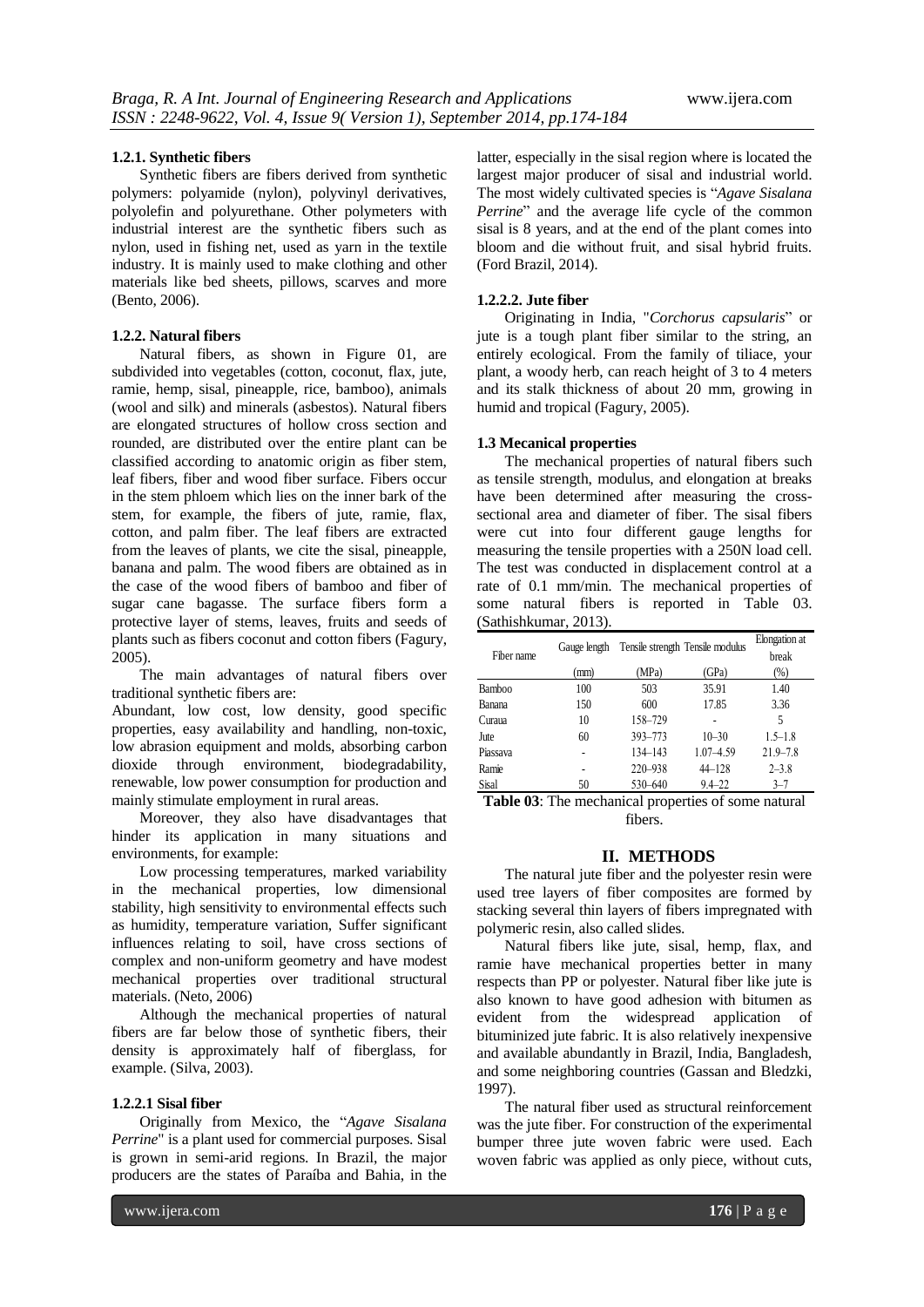so that if could obtain the best possible structural characteristics (Braga, 2006).

The Polyester resin constitute a family of high molecular weight polymers resulting from the condensation of carboxylic acids with glycols, being classified as saturated or unsaturated resins depending on particular types of acids used that will characterize the type of bond between the carbon atoms in the chain molecular. Polyester is a term that means: poly (many, so many ester groups); ester (is a chemical function, an ester is obtained via the following reaction: acid + alcohol = ester + water) (Sabeel and Vijayarangan, 2008). Thus biacid molecules and give raise bialcool various molecules forming the polyester.

Was used 100.0 g of Poliester resin 10116 (1,0 % of Peroxide of Metil Etil Cetona) and 100.0 g of Polyester resin 10255 (1,0% of Peroxide of Metil Etil Cetona) totally polymerized, low reactivity, low viscosity, flexible, pre-accelerated. This resin:

- Reduces the shrinkage of the resins of rigid due to its low exothermic peak.
- Exceptional feature flexibility even with the addition of low levels.

Significantly increases the percentage of maximum elongation of rigid systems accommodating internal tensions.

A simplified mathematical model was idealized for evaluation of the bumper failure submitted to dynamic loads. The rear bumper used, is showed in frontal view with cut A-A (Fig. 02).



**Figure 02:** Frontal view of the rear bumper with cut  $A-A$ .

Was used a traverse section of the rear bumper and the simplified traverse section. To the mathematical model and calculation purposes, this cut A-A was simplified to a beam cross section in "U", (Fig. 03).



**Figure 03:** Traverse of rear bumper and traverse section used for calculations.

A layout simplified of a dynamic impact in the rear bumper used in mathematical model (Fig. 04).



**Figure 04:** Simplified diagram of a dynamic impact in the rear bumper.

The work done in the impact on the bumper is determined by (Mendonça, 2005).

$$
\omega^*.(h+\delta) = \frac{1}{2} \omega_e \delta \tag{01}
$$

Where  $\omega_e$  is the static loading, applied in a same point in the bumper, causing a flexure  $\delta$ . Then the work done is:

$$
U_e = \frac{1}{2} \omega_e \mathcal{S}
$$
 (02)

It is necessary to express  $\delta$  in terms of  $\omega_e$  for the previous case, then:

$$
\delta = \frac{\omega_e L^3}{192.E.I}
$$
\n(03)

From Eq. ( 01 ) and Eq. ( 03 ):

$$
\omega^*.(h + \frac{\omega_e L^3}{192.E.I}) = \frac{1}{2} \cdot \frac{{\omega_e}^2 L^3}{192.E.I}
$$
\n(04)

Using: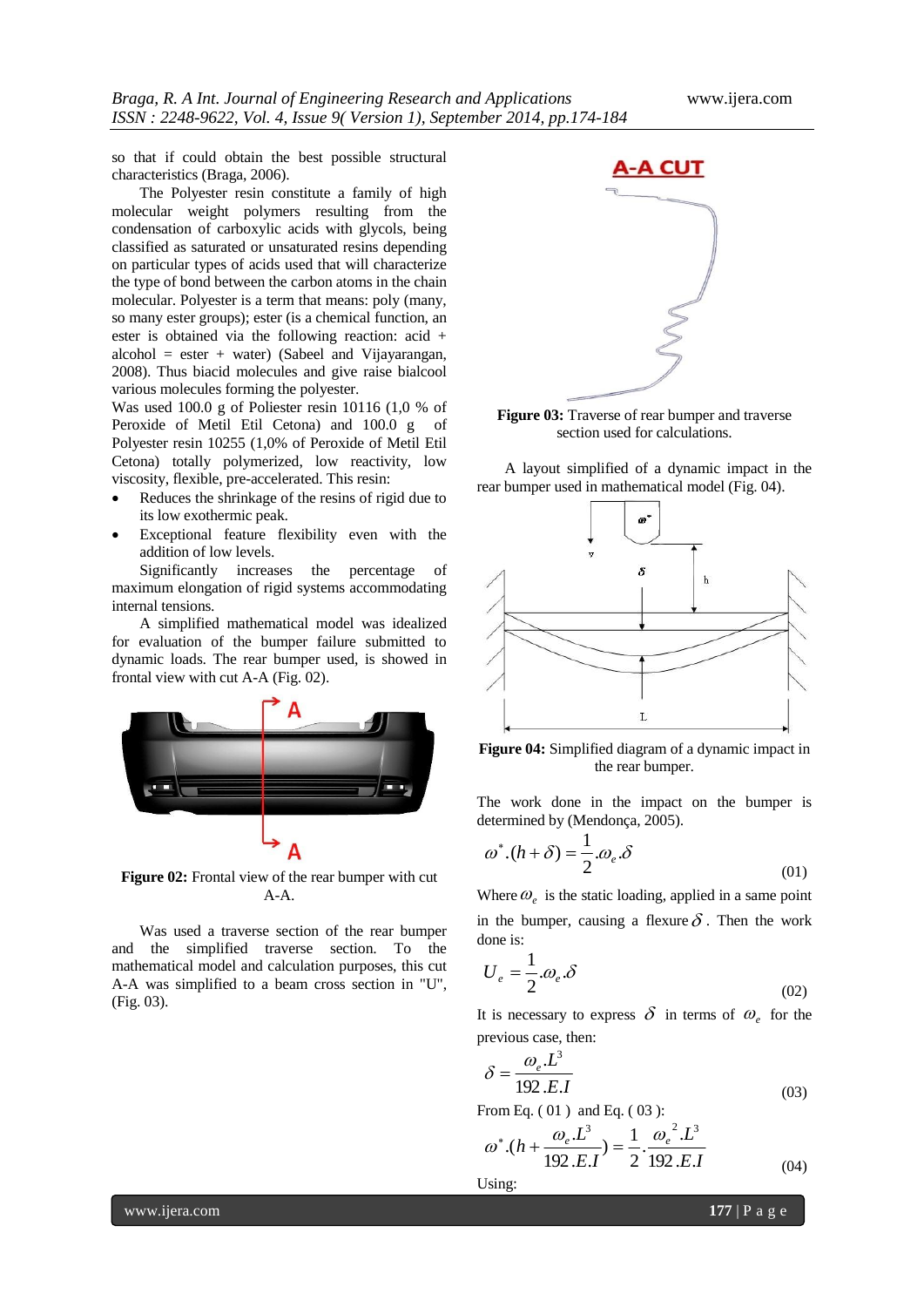$$
\kappa = \frac{L^3}{192.E.I} \tag{05}
$$

It is obtained Eq. (04), simplified:

$$
\omega^*.(h + \kappa.\omega_e) = \frac{1}{2} \kappa \omega_e^2
$$
\n(06)

Solving Eq. (06):

$$
\frac{1}{2} \kappa \omega_e^2 - \omega^* h - \kappa \omega \omega_e = 0
$$
\n(07)

$$
\omega_e^2 - 2 \frac{\kappa}{\kappa} \omega^* \varpi_e - \frac{2h}{\kappa} \omega^* = 0
$$
\n(08)

The Quadratic Equation for  $\omega_e$  it is given:

$$
\omega_e^2 - 2 \omega^* \omega_e - \frac{2 \omega^* h}{\kappa} = 0
$$
\n(09)

The solution is determined:

$$
ax^2 + bx + c = 0 \tag{10}
$$

Thus,

$$
\omega_{e1}, \omega_{e2} = \frac{-(-2.\omega^*) \pm \sqrt{(-2.\omega^*)^2 - 4.(-\frac{2}{\kappa}.\omega^* \cdot h)}}{2}
$$
(11)

$$
\omega_{e1}, \omega_{e2} = \frac{2 \omega^* \pm \sqrt{4 \omega^*^2 + \frac{8 \omega^* h}{\kappa}}}{2}
$$
\n(12)

Therefore:

$$
\omega_{e1} = \omega^* + \sqrt{{\omega^*}^2 + \frac{2 \omega^* h}{\kappa}}
$$
\n(13)

$$
\omega_{e2} = \omega^* - \sqrt{\omega^* + \frac{2.00 \text{ J}}{\kappa}} \tag{14}
$$

Assuming  $\omega_{e1} \ge \omega_{e2}$ , Eq. (03) results:

$$
\delta = \frac{\omega_{e1} \cdot L^3}{192 \cdot E_c \cdot I_c}
$$
\n(15)

Where  $E_c$  is the Composite Elasticity Module. Therefore:

$$
\sigma = \frac{M.Y_2^1}{I_c} \tag{16}
$$

$$
M = \frac{\omega_{e1} . L}{8} \tag{17}
$$

Resulting:

$$
\sigma = \frac{\omega_{e1} Y_2^1 \cdot L}{\lambda .8 J_c}
$$
\n(18)

Where  $\lambda$  is safety's factor, from 1 to 3 values (Mendonça, 2005).

Assuming that the traverse section is a beam in "U", calculation of  $I_c$  made, in the following way. Outline for calculation of inertia moment of the bumper section (Fig. 05).



**Figure 05:** Outline for calculation of the section inertia moment of the bumper.

Therefore:

$$
Y_1 = \frac{B.D^2 - b.d^2}{2.(B.D - b.d)}
$$
  
\n
$$
B.D^2 - 2.b.d.D + b.d^2
$$
 (19)

$$
Y_2 = \frac{B.D - 2.D.A.D + D.A}{2.(B.D - b.d)}
$$
\n(20)

So:

$$
I_c = \frac{(B.D^2 - b.d^2)^2 - 4.B.D.b.d.(D - d)^2}{12.(B.D - b.d)}
$$
(21)

The final expression for the tension developed in a bumper for an impact with constant speed, could be expressed in the following way.

$$
\sigma_{\text{max}} = \frac{\omega_{e1} Y_2 \cdot L}{\lambda.8 \cdot I_c}
$$
\n
$$
\text{Substituting Eq. (14) in Eq. (23):} \tag{22}
$$

 $\sqrt{ }$  $\mathcal{L}$ 

$$
\sigma_{\max} = \frac{Y_2 \cdot L}{\lambda .8 \cdot I_c} \left[ \omega^* + \left( \omega^{*2} + \frac{2 \cdot \omega^* \cdot h}{\kappa} \right)^{\frac{1}{2}} \right] \tag{23}
$$

where:

$$
h = \frac{v^2}{2 \cdot g}
$$
  

$$
\kappa = \frac{L^3}{100 \text{ Hz}}
$$
 (24)

$$
K = \frac{192 \, E \cdot J}{192 \, E \cdot J}
$$
\nThen the final equation of cutting of a human

Then the final equation of outline of a bumper submitted to a dynamic load gradually applied it will be of:

1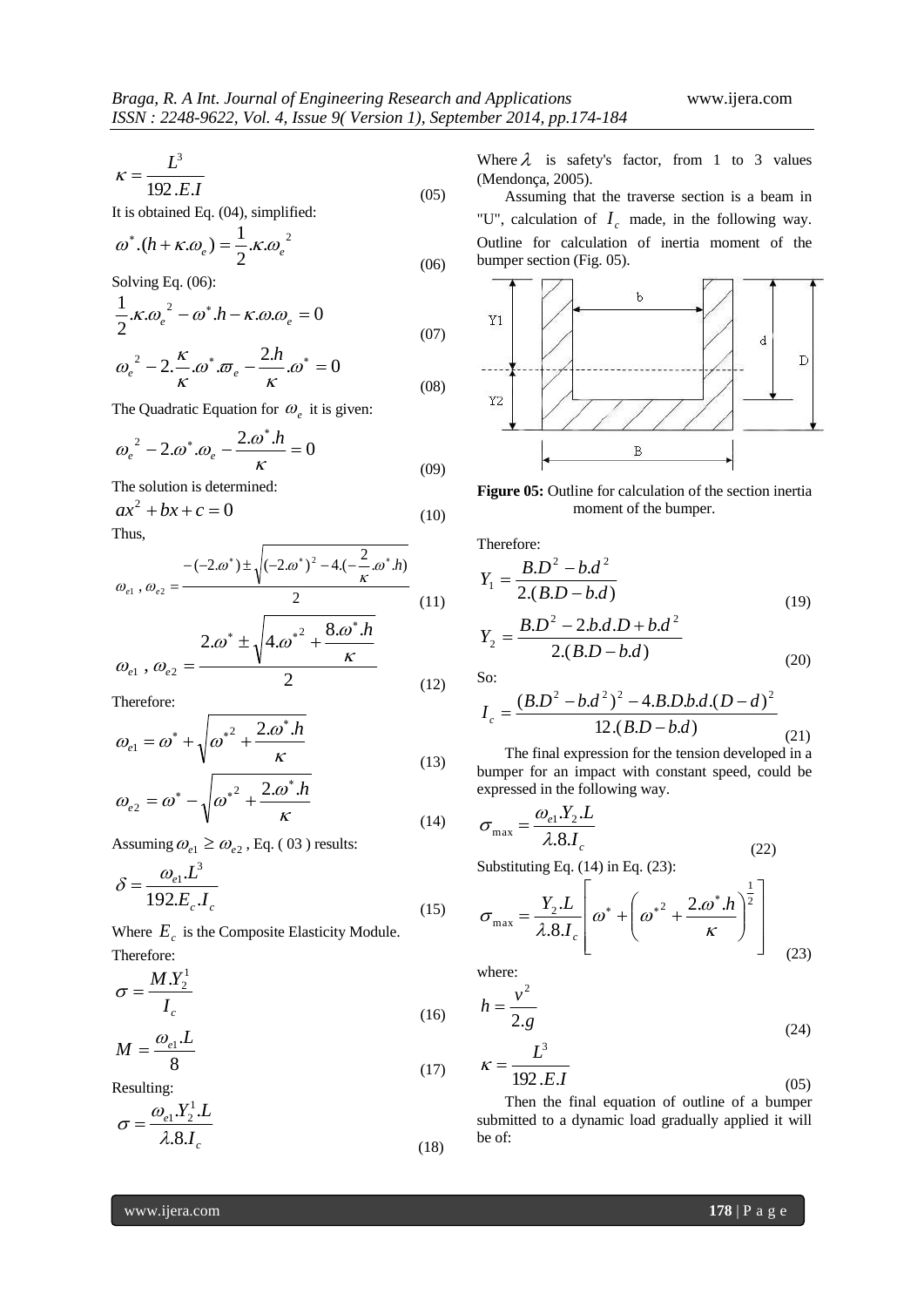$$
\sigma_{\text{max}} = \frac{Y_2 L}{\lambda . 8 L_c} \left[ \omega^* + \left( \omega^{*2} + \frac{192 \omega^* . v.E_c . I_c}{g . L^3} \right)^{\frac{1}{2}} \right]
$$
(25)

The theoretical composite elasticity module was obtained with law of the chemical mixtures (Al-Qureshi, 2002).

$$
E_c = \beta.E_f.V_f + E_m.(1-V_f).\eta
$$
\n(26)

Where  $E_f$  is the fiber elasticity module,  $E_m$  it is the resin elasticity module,  $V_f$  is the fiber volumetric Fraction,  $\beta$  is the fiber alignment efficiency factor ranging from 0 to 1, according to the type and construction of the conjugated (Al-Qureshi, 2002). And  $\eta$  is the adhesion factor between the fibers and the matrix, ranging from 0 to 1. In this case, the alignment efficiency factor (Al-Qureshi, 2002) is 0.5 because the direction is bi-directional. The variation alignment of fiber efficiency factor is showed in the Table 04.

| <b>Direction</b>                   | <b>Factor</b> ( $\beta$ ) |
|------------------------------------|---------------------------|
| Uni-directional Longitudinal       | 1.0                       |
| Uni-directional Traverse           | 0.0                       |
| Bi-directional                     | 0.5                       |
| Random in the plan (woven fabrics) | 0.375                     |
| Random in the plan (pitted fibers) | 0.2                       |

**Table 04:** Alignment fiber efficiency factor Variation.

The Mathematical model to failure criterion used was if the stress of the material / composed is larger than the calculated stress, the part will resist to impact, otherwise, it won't resist and will break.

$$
\sigma_{\text{max}} = \frac{Y_2 \cdot L}{\lambda.8 \cdot I_c} \left[ \omega^* + \left( \omega^{*^2} + \frac{192 \cdot \omega^* \cdot v \cdot E_c \cdot I_c}{g \cdot L^3} \right)^{\frac{1}{2}} \right]
$$
(25)

 $\sigma_{\max}^m < \sigma_{\max}^c \rightarrow$  The Bumper will break with impact.  $\sigma_{\max}^m$ ,  $\sigma_{\max}^c$   $\rightarrow$  The Bumper won't break with impact.

 $\sigma_{\text{max}}^{m}$  is the theoretical ultimate tension strength of the Material / Composed and  $\sigma_{\text{max}}^c$  it is the calculated ultimate tension strength.

#### **2.1 Calculations**

#### **2.1.1 Rear bumper in jute with polyester resin**

Data for calculations for a rear bumper made of jute fiber is showed in Table 05.

| <b>Denomination</b>                                         | <b>Value</b> | Unit   |
|-------------------------------------------------------------|--------------|--------|
| D (Rear bumper height)                                      | 300,00       | mm     |
| B (Rear bumper widht)                                       | 500,00       | mm     |
| D                                                           | 295,00       | mm     |
| B                                                           | 490.00       | mm     |
| L (Rear bumper length)                                      | 1500,00      | mm     |
| e (Average thickness)                                       | 5,00         | mm     |
| g (Gravity acceleration)                                    | 9810,00      | mm/seg |
| v (Speed)                                                   | 4,00         | km/h   |
| v (Speed)                                                   | 1100,00      | mm/seg |
| $\beta$ (Alignment)                                         | 1,00         |        |
| $\lambda$ (Safety factor)                                   | 3,00         |        |
| η (Factor of adhesion between the fibers and<br>the matrix) | 0,30         |        |
| W (Vehicle weight)                                          | 1000,00      | Κg     |
| Ef (Fiber jute elasticity module)                           | 10500,00     | MPa    |
| Vf (Volumetric fraction of fiber)                           | 0,20         |        |
| Em (Resin elasticity module)                                | 350,00       | MPa    |

**Table 05:** Data for calculations for a rear bumper made of jute fiber.

Using equation 19, the value of  $Y_1$ , is:

$$
Y_1 = \frac{B.D^2 - b.d^2}{2.(B.D - b.d)} = 216.30 \text{ mm}
$$

Using equation 20, the value of  $Y_2$ , is:

$$
Y_2 = \frac{B.D^2 - 2.b.d.D + b.d^2}{2.(B.D - b.d)} = 83.70 \text{ mm}
$$

Using equation 23, the value of 
$$
I_c
$$
, is:  
\n
$$
I_c = \frac{(B.D^2 - b.d^2)^2 - 4.B.D.b.d.(D - d)^2}{12.(B.D - b.d)} =
$$

$$
I_c = 51846101.87 \, mm^4
$$

Using equation 24, the value of  $h$ , is:

$$
h = \frac{v^2}{2 \cdot g} = 61.70 \text{ mm}
$$

Using equation 05, the value of  $k$ , is:

$$
\kappa = \frac{L^3}{192 \cdot E.I} = 0.000298981 \quad \frac{mm}{N}
$$

Transforming the value of  $k$  to  $\frac{mn}{kg}$  $\frac{mm}{\sqrt{2}}$ 

$$
\kappa = \frac{L^3}{192 \cdot E \cdot I} = 0.000029898 \quad \frac{mm}{kg}
$$

Using equation 13, the value of  $\omega_e$ , is:

$$
\omega_e = \omega^* + \sqrt{{\omega^*}^2 + \frac{2 \omega^* h}{\kappa}} = 65237.60 \text{ kg}
$$

www.ijera.com **179** | P a g e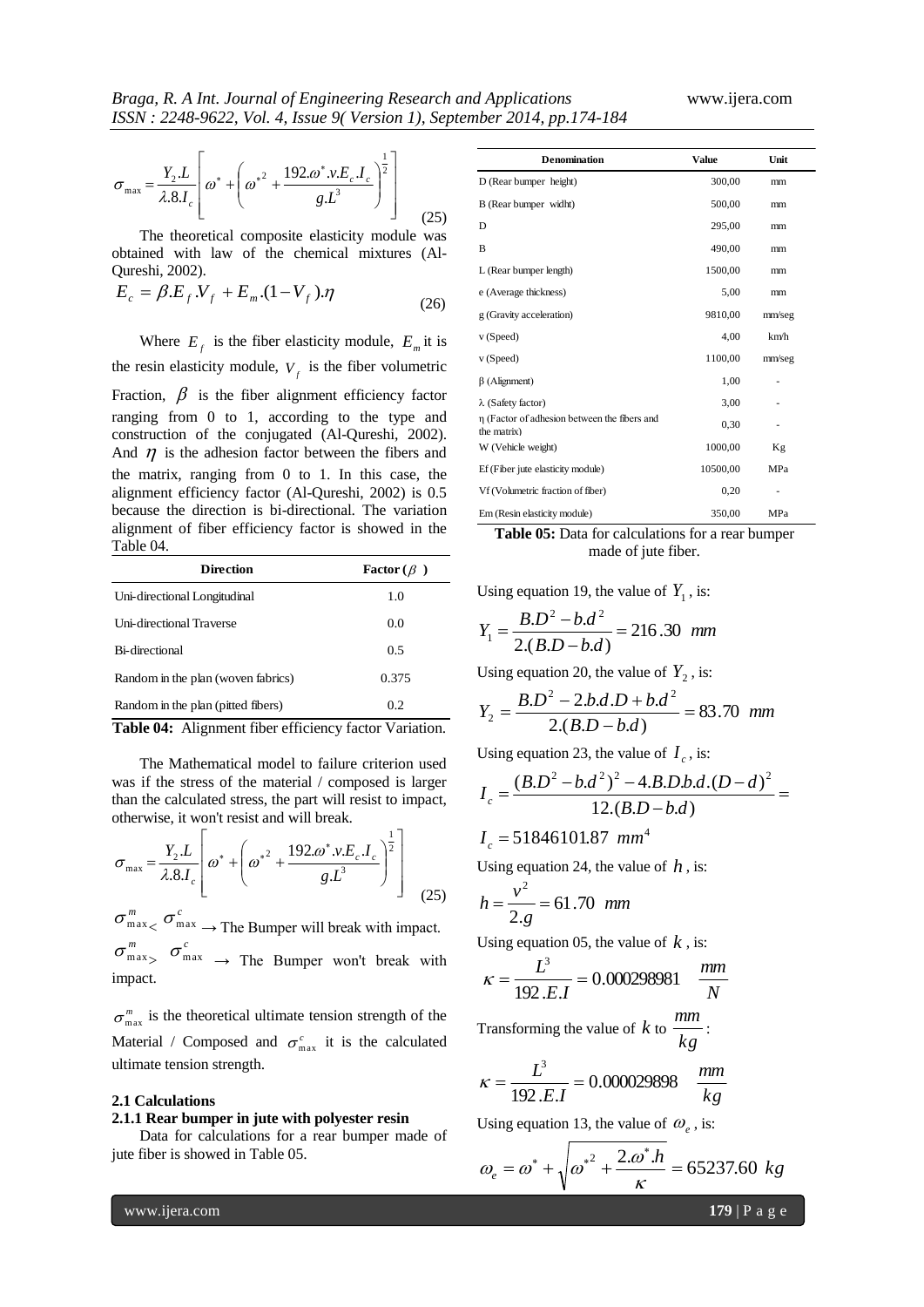Using equation 26, the value of  $E_c$ , is:

$$
E_c = \beta.E_f.V_f + E_m.(1 - V_f).\eta = 1134.00 \, MPa
$$

Therefore, using equation 22, the value of  $\sigma_{\text{max}}$ , as follows:

$$
\sigma_{\text{max}} = \frac{\omega_{e1} Y_2 L}{\lambda .8 J_c} = 17.00 \frac{kg}{mm^2}
$$

Transforming the value of  $\sigma_{\text{max}}$  to *MPa*:

$$
\sigma_{\text{max}} = \frac{\omega_{e1} Y_2 \cdot L}{\lambda.8 J_c} = 166.70 \, MPa
$$

Therefore:

$$
\sigma_{\max}^c = 166.70 \; MPa
$$

The Stress has to be between 27.26 to 32.70 MPa, according to the literature.

In this case, with this composite jute +polyester resin, the rear bumper **will break** at an impact to 4 km/h.

# **2.1.2 Rear bumper in sisal with polyester resin**

Data for calculations for a rear bumper made of jute fiber is showed in Table 06.

| <b>Denomination</b>                                         | <b>Value</b> | Unit   |  |
|-------------------------------------------------------------|--------------|--------|--|
| D (Rear bumper height)                                      | 300.00       | mm     |  |
| B (Rear bumper widht)                                       | 500.00       | mm     |  |
| D                                                           | 295.00       | mm     |  |
| B                                                           | 490.00       | mm     |  |
| L (Rear bumper length)                                      | 1500.00      | mm     |  |
| e (Average thickness)                                       | 5.00         | mm     |  |
| g (Gravity acceleration)                                    | 9810.04      | mm/seg |  |
| v (Speed)                                                   | 4,00         | km/h   |  |
| v(Speed)                                                    | 1100.00      | mm/seg |  |
| $\beta$ (Alignment)                                         | 0.50         | -      |  |
| $\lambda$ (Safety factor)                                   | 3.00         |        |  |
| η (Factor of adhesion between the fibers and<br>the matrix) | 0.30         |        |  |
| W (Vehicle weight)                                          | 1000,00      | Кg     |  |
| Ef (Fiber jute elasticity module)                           | 23500,00     | MPa    |  |
| Vf (Volumetric fraction of fiber)                           | 0,20         |        |  |
| Em (Resin elasticity module)                                | 350,00       | MPa    |  |

**Table 06:** Data for calculations for a rear bumper made of jute fiber.

Using equation 19, the value of  $Y_1$ , is:

$$
Y_1 = \frac{B.D^2 - b.d^2}{2.(B.D - b.d)} = 216.3 \text{ mm}
$$

Using equation 20, the value of  $Y_2$ , is:

www.ijera.com **180** | P a g e

$$
Y_2 = \frac{B.D^2 - 2.b.d.D + b.d^2}{2.(B.D - b.d)} = 83.7 \text{ mm}
$$

Using equation 23, the value of  $I_c$ , is:

$$
I_c = \frac{(B.D^2 - b.d^2)^2 - 4.B.D.b.d.(D - d)^2}{12.(B.D - b.d)} =
$$

$$
I_c = 51846101.87 \, mm
$$

Using equation 24, the value of  $h$ , is:

$$
h = \frac{v^2}{2 \cdot g} = 61.7 \ \text{mm}
$$

Using equation 05, the value of  $k$ , is:

$$
\kappa = \frac{L^3}{192.E.I} = 0.000139295 \quad \frac{mm}{N}
$$

Transforming the value of  $k$  to  $\frac{mn}{kg}$  $\frac{mm}{\sqrt{2}}$ 

$$
\kappa = \frac{L^3}{192.E.I} = 0.0000139295 \quad \frac{mm}{kg}
$$

Using equation 13, the value of  $\omega_e$ , is:

$$
\omega_e = \omega^* + \sqrt{{\omega^*}^2 + \frac{2 \omega^* h}{\kappa}} = 95105.40 \text{ kg}
$$

Using equation 26, the value of  $E_c$ , is:

$$
E_c = \beta.E_f.V_f + E_m.(1 - V_f).\eta = 2434.00 \, MPa
$$

Therefore, using equation 22, the value of  $\sigma_{\text{max}}$ , as follows:

$$
\sigma_{\text{max}} = \frac{\omega_{e1} . Y_2 . L}{\lambda . 8. I_c} = 24.80 \frac{kg}{mm^2}
$$

Transforming the value of  $\sigma_{\text{max}}$  to *MPa*:

$$
\sigma_{\text{max}} = \frac{\omega_{e1} Y_2 \cdot L}{\lambda.8 J_c} = 243.00 \, MPa
$$
\nTherefore:

\n
$$
\sigma_{\text{max}}^c = 243.00 \, MPa
$$

The Stress has to be between 163.00 to 445.00 MPa, according to literature.

But, in this case, with this composite sisal + polyester resin, the rear bumper **won't break** at an impact to 4 km/h.

#### **III. EXPERIMENTAL**

The present experiment had as objective to build a rear bumper in resin polyester ortoftalic and jute fiber, in real scale, using a mold made in wood, polyester resin and fiberglass. The material composite formed by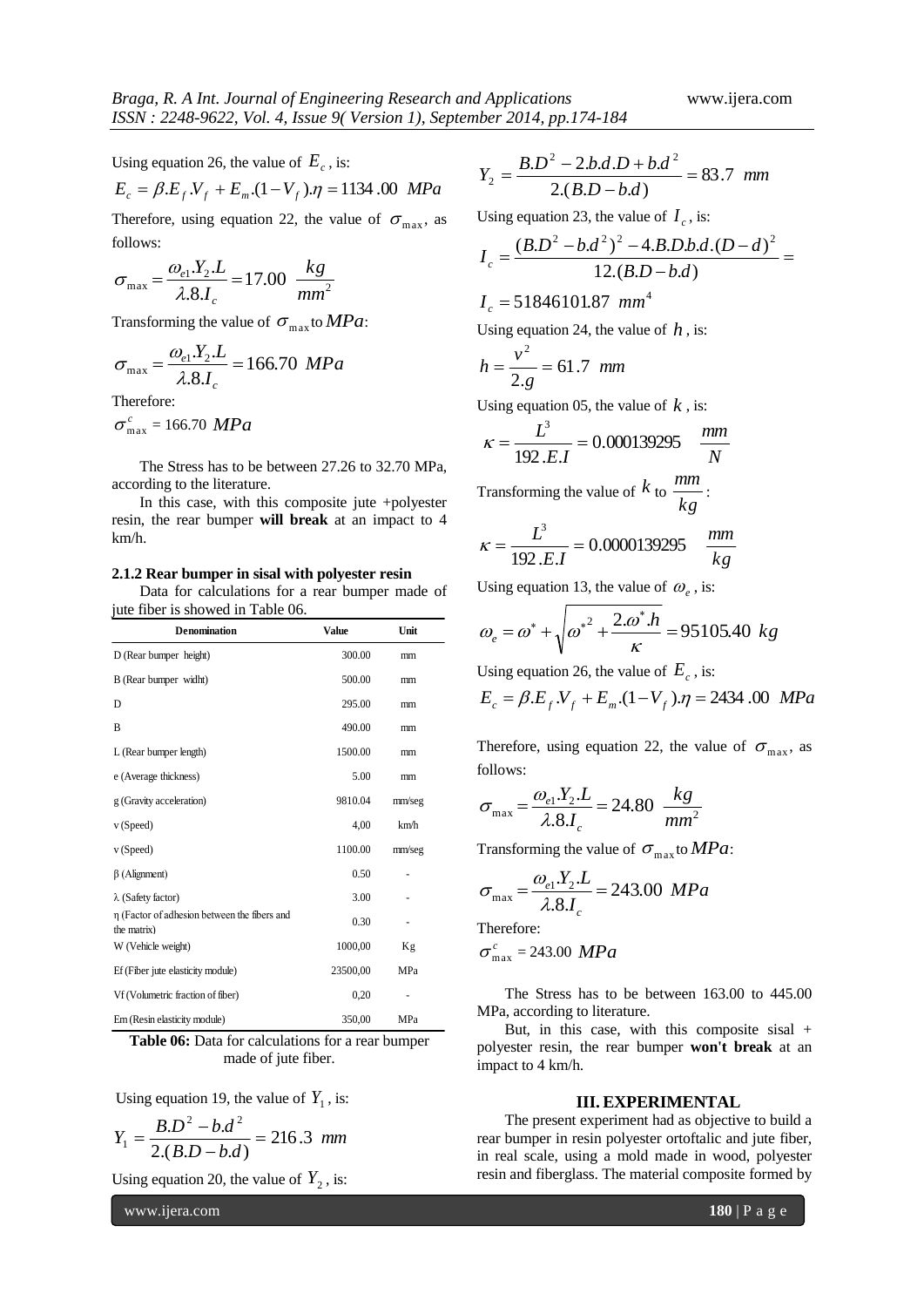the resin ortoftalic and the jute fiber used in the lamination of the bumper was evaluated at laboratory, and tests of tensile and flexure strength were realized. This experimental stage also had the purpose of obtaining practical data to comparative evaluation with the theoretical results (Braga, 2006).

The mold construction was in order to obtain the proposed bumper in polyester ortoftalic resin and jute fiber, a mold was built having as base the rear bumper of a vehicle hatch. This mold was elaborated using as material: wood, polyester resin and fiberglass. It is a real scale mold with removable structure in two laterals, with purpose of facilitating the removal of the component (Fig. 06).



**Figure 06:** Mold of the rear bumper in real scale.

For construction of the bumper, research was made in order to obtain a composite of polyester resin (ortoftalic) and jute fiber (Fig. 07) that presented good elongation characteristic. To obtain this condition a mixture of resins with 80% of resin rigid ortoftalic and 20% of resin flexible ortoftálic was chosen.

The employed resins were the resins Resapol 10116 (rigid ortoftalic) and Resapol 10255 (flexible ortoftalic). Fiber of jute was used as structural reinforcement for bumper woven fabric (Braga, 2006).



**Figure 07 :** Continuous Woven fabric in Fiber of Jute.

Development of bumper lamination stages:

Stage 1: Preparation of the mold

The Mold of the rear bumper was strictly clean, being used jet of compressed air, and for removal of remaining dust particles cleaning was made with mesh humidified in water. After it was completed dried, stripping solution was applied on all extension.

 Stage 2: Preparation of the reinforcement woven fabric with fiber of jute

With a woven fabric of Jute's fiber, three similar woven fabric were cut in length and width, in order to be perfectly adjusted to the mold. These jute woven fabric were removed of the continuous woven fabric in its length direction.

Stage 3: Preparation of the resin

The resin used for lamination of the bumper was prepared through the mixture of 80% of ortoftalic rigid resin and 20% of ortoftalic resin flexible. For each 1000 grams of mixture resin, 10 grams of peroxide of metaletilceton was used as catalyst. In this condition it was obtained a gel point of 25 minutes, temperature of 25ºC.

- Stage 4: Lamination of the rear bumper
- 1. Application of the first resin layer with brush on the previously prepared mold.
- 2. Positioning of the first woven fabric of jute fiber on the resin, in the direction of length of the mold (designated as A direction).
- 3. Resin application on the woven fabric of jute fiber, using a brush.
- 4. Elimination of air bubbles using a roller, by every surface of the mold.
- 5. Repeat these steps for second and third woven fabric of fibers.

Polymerization stage and cure, accomplished to the air in room temperature of 25ºC. After 48 hours, the Bumper was removed of the mold. The external side and the internal side of the ortoftalic polyester resin and jute fiber bumper after the mold shakeout is showed (Fig. 08).



**Figure 08:** External surface of ortoftalic polyester resin and fiber of jute Bumper.

Preparation of specimens for tensile tests, the material composite used in the experiment was obtained through the preparation of a plate with the same employed characteristics for the bumper lamination.

The resin was prepared through the mixture of 80% of ortoftalic rigid polyester resin and 20% of ortoftálic flexible polyester resin. For each 1000 grams of mixture of resin, it was used 10 grams of metiletilceton peroxide as catalyst. Three woven fabric of the same jute fiber were employed as reinforcement in the bumper lamination.

Preparation of polyester resin and fiber of jute plate after 168 hours, estimated time (by the manufacturer) for cure of the composite plate, specimens were extracted of this plate. They were used in tests of flexure, and tension.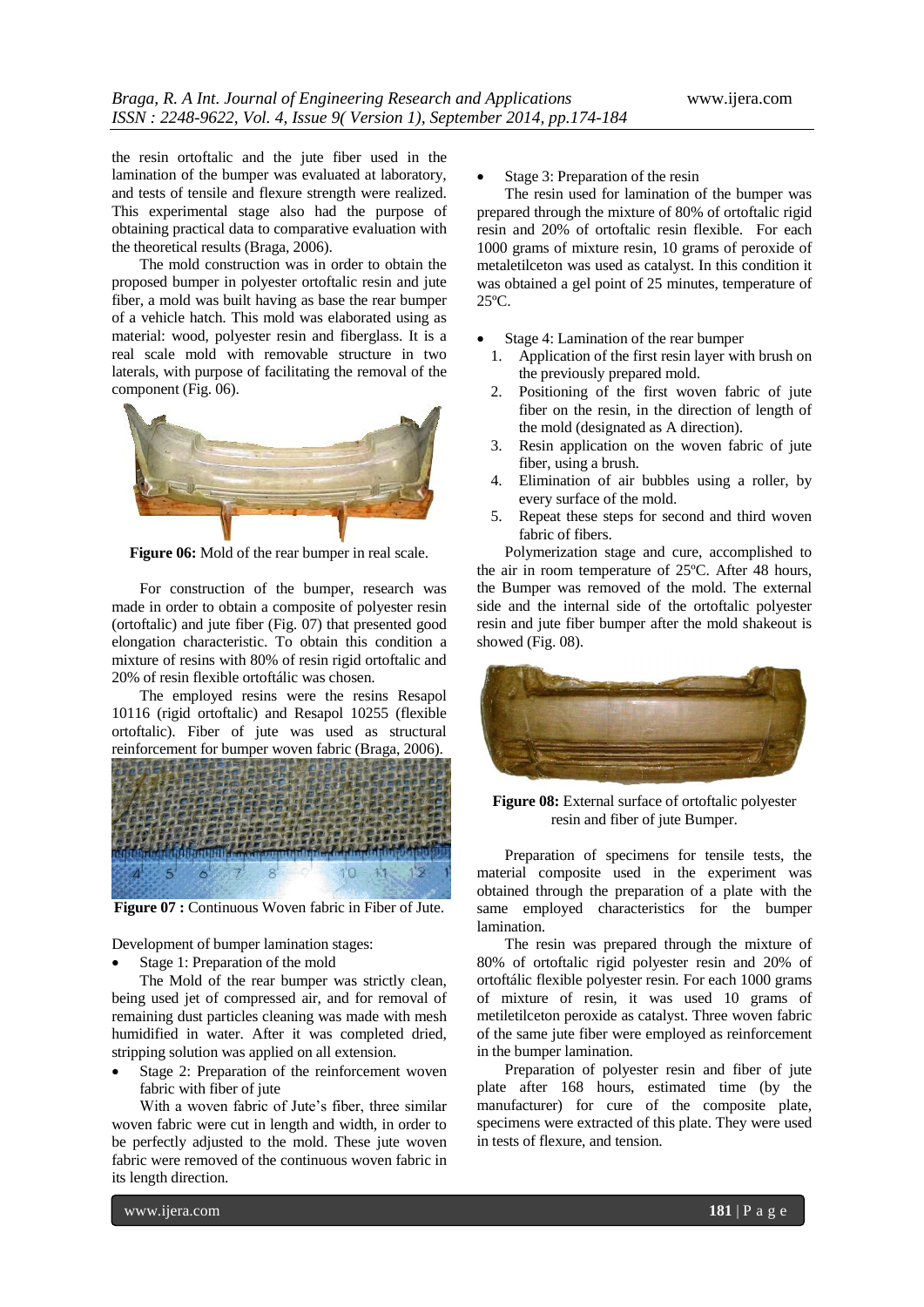#### **IV. RESULTS AND DISCUSSIONS**

The tension strength Tests were realized according to the ASTM D 638 standard (ASTM D 638 Standard, 2003) and a Universal machine Instron 4467 was used.

Specimens used in tension strength tests were obtained from flat composite plates using machining technique. Five specimens were obtained from A direction (sense of length of the continuous woven fabric) and 5 specimens from B direction (sense of width of the continuous woven fabric).

This procedure was accomplished with the intention of detecting any significant difference in the tension strength characteristics due to production direction of the continuous woven fabric. The dimensions of these specimens were according to ASTM D 638 standard. Tests were obtained using velocity of 50 mm/min, in room controlled temperature of 23°C and 50% of air relative humidity. The results of the tensile strength tests of specimens built in the A direction are shown in the Table 07 and in the figure 09 and the results of tensile strength tests of specimens built in the B direction are shown in the Table 08 and in the figure 10. The media tensile strength to both specimens in A direction and B direction configurations were considered satisfactory.

|                | Width | Thick (mm) (Max. |         | Tensile         |
|----------------|-------|------------------|---------|-----------------|
|                | (mm)  |                  | Load)   |                 |
|                |       |                  | (N)     | <b>Strength</b> |
|                |       |                  |         | (Mpa)           |
| 1              | 4.61  | 9.45             | 1249.00 | 28.67           |
| $\overline{2}$ | 4.72  | 9.41             | 1372.00 | 30.89           |
| 3              | 4.48  | 9.07             | 1063.00 | 26.26           |
| $\overline{4}$ | 4.68  | 9.22             | 1306.00 | 30.27           |
| 5              | 4.58  | 9.57             | 1226.00 | 27.97           |
| Aver.          | 4.61  | 9.34             | 1243.20 | 28.79           |
| D. S.          | 0.09  | 0.20             | 115.47  | 1.88            |
| C. V.          | 2.02  | 2.12             | 9.29    | 6.54            |
| Min.           | 4.48  | 9.07             | 1063.00 | 26.16           |
| Max.           | 4.72  | 9.57             | 1372.00 | 30.89           |

**Table 07:** Results of tensile strength tests of specimens - A direction

SPECIMENS BUILT IN THE A DIRECTION



**Figure 09:** Results of tensile strength tests of specimens built in A direction.

|       | Width<br>(mm) | Thick | (Max<br>Load) | Tensile           |
|-------|---------------|-------|---------------|-------------------|
|       |               | (mm)  | (N)           | Strength<br>(MPa) |
| 1     | 5.08          | 8.89  | 1205.00       | 26.68             |
| 2     | 4.78          | 9.72  | 1075.00       | 23.14             |
| 3     | 5.31          | 9.38  | 1158.00       | 23.25             |
| 4     | 4.63          | 9.12  | 1055.00       | 24.98             |
| 5     | 4.78          | 9.58  | 1259.00       | 27.49             |
| Aver. | 4.92          | 9.34  | 1150.40       | 25.11             |
| D.S.  | 0.27          | 0.34  | 86.05         | 1.97              |
| C. V. | 5.58          | 3.61  | 7.48          | 7.85              |
| Min.  | 4.63          | 8.89  | 1055.00       | 23.14             |
| Max.  | 5.31          | 9.72  | 1259.00       | 27.49             |

**Table 08:** Results of tensile strength tests of specimens - B direction





specimens built in B direction.

The specimens laminated in the A direction, presented a tensile strength average 14.7% better that the specimens laminated in the B direction.

The composite elasticity module in A direction was 1096.8 MPa and B direction was 826.67 MPa. Therefore 32.6% better.

Tests of flexure strength were obtained according ASTM D 790 standard (ASTM D 790 Standard, 2003) and a Universal Machine of model Instron 4467 was used.

Specimens used in flexure tests wore been obtained from flat composite plates by machining technique. Five specimens has been obtained from A direction (direction of length of the continuous woven fabric) and five specimens from B direction (direction of width of the continuous woven fabric). This procedure has been realized with objective to detect any meaningful difference in the flexure strength characteristics due to different direction of continuous woven fabric produced. Dimensions of specimens to the flexure strength tests were according ASTM D 790 standard.

Tests wore been obtained using velocity of 50 mm/min, in room controlled temperature of 23°C and 50% of air relative humidity.

Results of flexure strength tests with specimens in the A direction are shown in Table 09 and the results of the flexure strength tests, with specimens in the B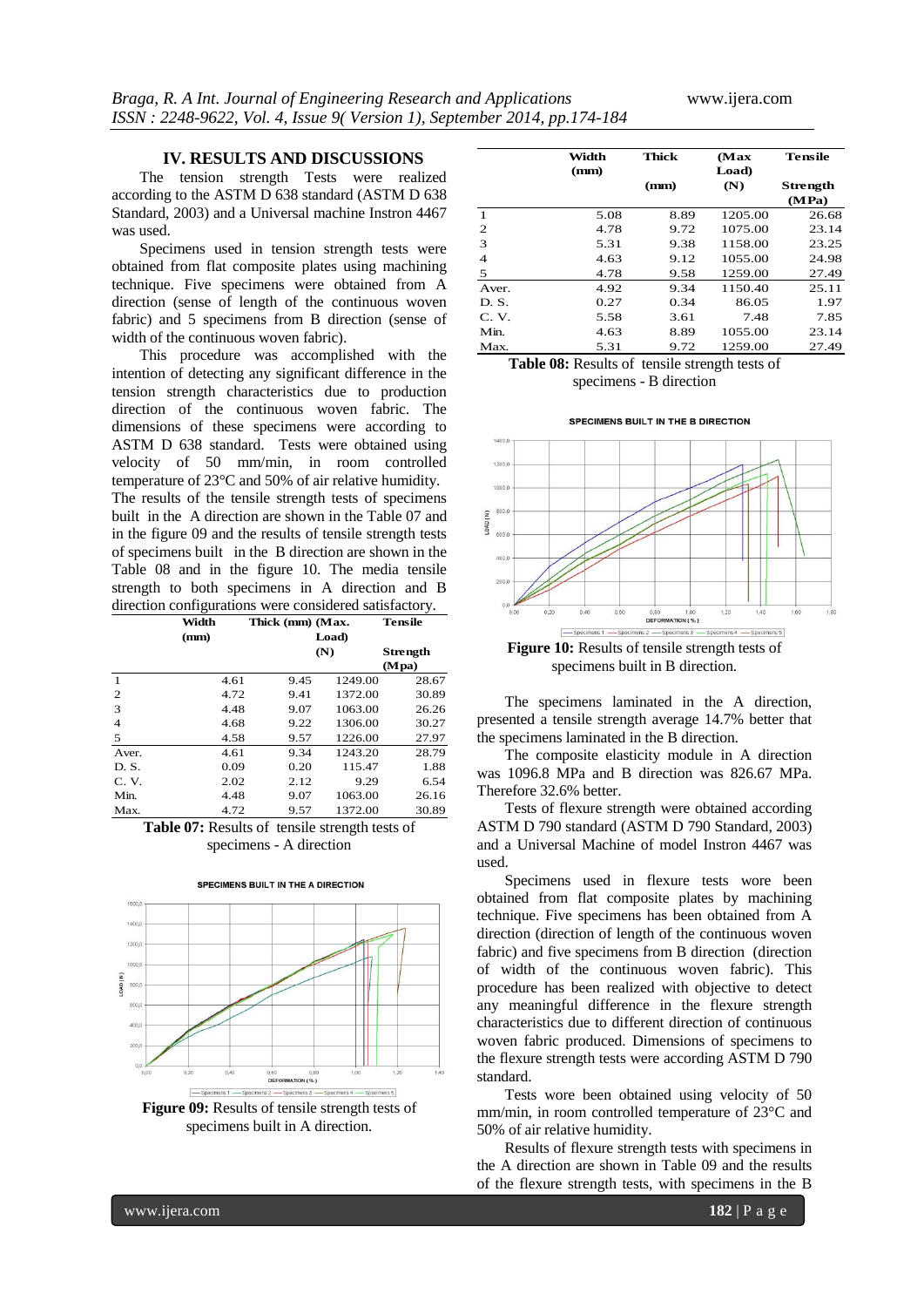direction are shown in Table 10. The media flexure strength to both specimens in A direction and B direction configurations were considered satisfactory.

|       | Width | Thick. | (Max.  | Flex. |
|-------|-------|--------|--------|-------|
|       | (mm)  | (mm)   | Load)  | Str.  |
|       |       |        | (N)    | (MPa) |
| 1     | 13.41 | 5.23   | 278.50 | 57.86 |
| 2     | 13.77 | 5.47   | 249.50 | 46.14 |
| 3     | 13.68 | 4.56   | 187.80 | 50.31 |
| 4     | 13.44 | 5.15   | 195.00 | 41.68 |
| 5     | 13.30 | 5.18   | 199.90 | 42.68 |
| Aver. | 13.52 | 5.12   | 222.14 | 47.74 |
| D.S.  | 0.20  | 0.34   | 39.80  | 6.59  |
| C.V.  | 1.46  | 6.57   | 17.92  | 13.81 |
| Min.  | 13.30 | 4.56   | 187.80 | 41.68 |
| Max.  | 13.77 | 5.47   | 278.50 | 57.86 |

**Table 09:** Result of flexure strength tests - specimens in A direction.

|                | Width | Thick. | (Max.  | Flex. |
|----------------|-------|--------|--------|-------|
|                | (mm)  | (mm)   | Load)  | Str.  |
|                |       |        | (N)    | (MPa) |
| 1              | 12.96 | 4.47   | 148.90 | 43.82 |
| $\overline{2}$ | 13.49 | 4.91   | 212.80 | 49.86 |
| 3              | 13.39 | 5.45   | 227.80 | 43.65 |
| $\overline{4}$ | 13.42 | 4.76   | 169.10 | 42.38 |
| 5              | 13.12 | 5.48   | 240.10 | 46.44 |
| Aver.          | 13.28 | 5.01   | 199.74 | 45.23 |
| D.S.           | 0.23  | 0.44   | 39.08  | 2.98  |
| C. V.          | 1.70  | 8.80   | 19.57  | 6.59  |
| Min.           | 12.96 | 4.47   | 148.90 | 42.38 |
| Max.           | 13.49 | 5.48   | 240.10 | 49.86 |
|                |       |        |        |       |

**Table 10:** Result of flexure strength tests - specimens in B direction.

The specimens laminated in the A direction, presented a flexure strength average 5.5% better that the specimens laminated in the B direction.

# **V. CONCLUSIONS**

The Bumper after mold shakeout, presented good geometric constitution, and woven fabric of fiber jute fiber were perfectly involved by the resin, with absence of voids or bubbles in an apparent way. The characteristics of the finishing experimental component were: mass = 7.956 KG and medium thickness = 5.0 mm. Calculated composite elasticity module in A direction was 1134.0 MPa. Laboratory tests results showed  $Ec = 1096.8$  MPa, in another words, 96.7 % of the calculated value. Using the Equation 26, the  $\sigma_{\text{max}}^c$  (calculated for jute) will be 166.7 MPa and the  $\sigma_{\text{max}}^m$  is 28.79 MPa (average, shows in the Table 3). Then the rear bumper will break with the real impact at 4 km/h. Even doubling the thickness of the rear bumper of jute fiber, tension tensile strength moves to 117.8 MPa, this is not sufficient to support a frontal impact of 4 km / h. We could change the inertia moment of the material,

making some longitudinal ribs in the molded Bumper, like this he would resist better to the front impact, without breaking. Another alternative would be to use a new polymer matrix a higher percentage of flexible resin with better mechanical properties, for making the composite with better elongation characteristics, to increase the ultimate tension strength. The test of the real impact at rear bumper has not possible, but due to calculations and laboratory tests, we believe that it really would break on impact at 4.0 km/h.

#### **VI. Acknowledgments**

The authors thank the generous support of the "Pontificia Universidade Catolica de Minas Gerais – PUCMINAS", the "Coordenação de Aperdeiçoamento de Pessoal de Nível Superior - CAPES", the "Conselho Nacional de Desenvolvimento Cientifico e Tecnologico - CNPq" and the "Fundação de Amparo a Pesquisa de Minas Gerais – FAPEMIG".

# **References**

- [1] Dotan A. L., Silva J. L. da, Al-Qureshi H. A., (1996). "*Macro and Micro-mechanical behaviors of natural fiber composites*.", Mechanics in design conference, University of Toronto, Canada.
- [2] Al-Qureshi, Hazim, (2002). "*Introduction to the reinforced plastic materials*." – UFSC, Florianópolis.
- [3] Geethamma V. G., Mathew K. T., Lakshminarayanan R., Sabu T. (1998). *Composite of short coir fibers and natural rubber: effect of chemical modification, loading and orientation of fiber.* Polymer 1483–90.
- [4] Joshi S. V., Drzal L. T., Mohanty A.K., Arora S., (2004), *Are natural fiber composites environmentally superior to glass fiberreinforced composites*. Composites Part A. 35:371–6.
- [5] Mir A., Zitoune R., Collombet F., Bezzazi B., (2010), *Study of mechanical and thermomechanical properties of jute/epoxy composite laminate*. J Reinf Plast Compos. 29:1669–80.
- [6] Hachemane B., Zitoune R., Bezzazi B., Bouvet C., (2013). *Sandwich composites impact and indentation behaviour study*. Composites Part B. 51,1-10.
- [7] Pires, E. N. (2009). *Effect of Surface Treatment on Jute fibers on the mechanical behavior of epoxy matrix composites,*  Master's degree, UFSC, Florianópolis, SC.
- [8] Bento, P. F. (2006). *Use of lime and improving fiber materials for use in pavement structures, Master's d*egree, UnB, Brasília.